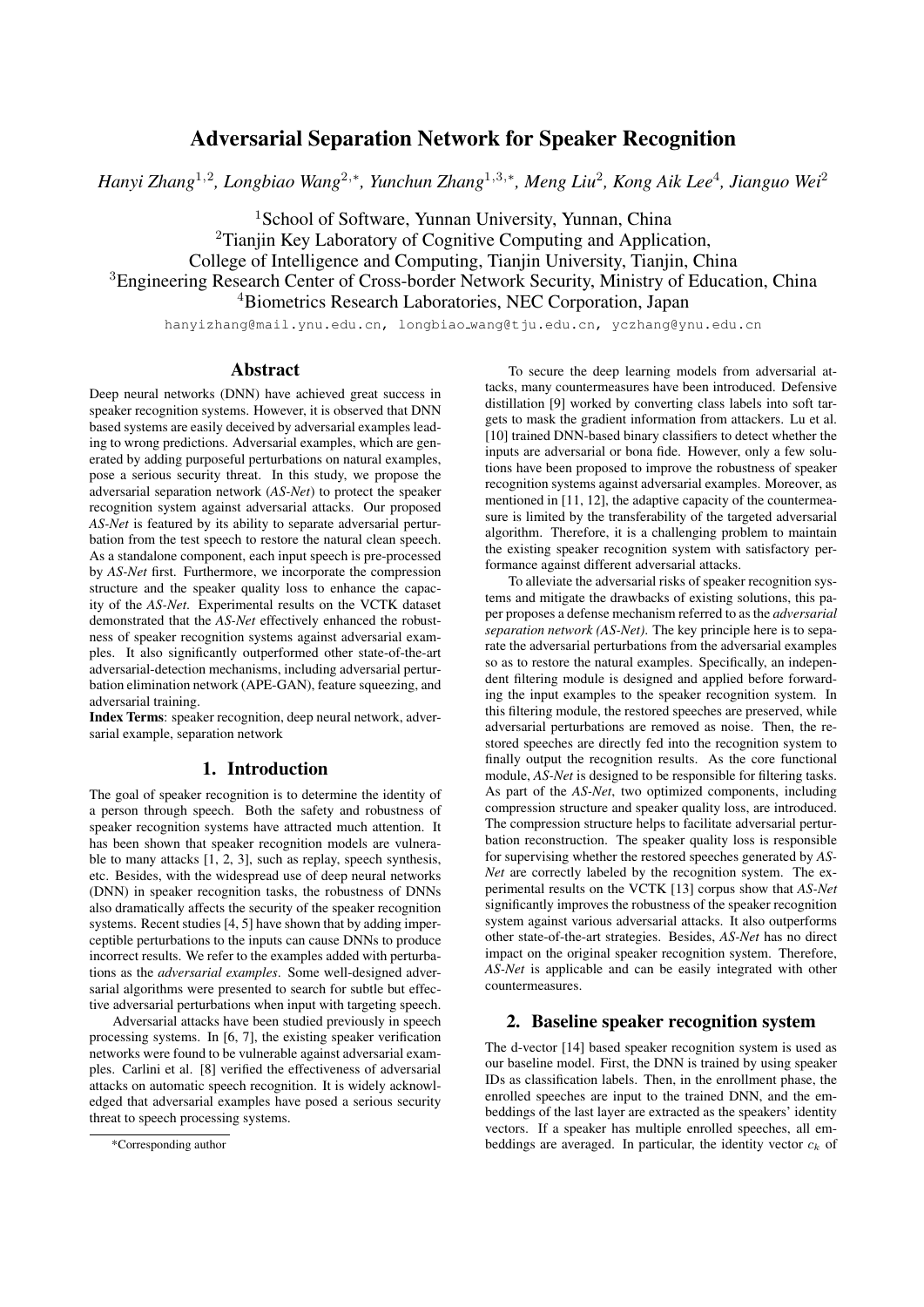speaker  $k$  is defined as

$$
c_k = \frac{1}{M} \sum_{m=1}^{M} e_{k,m}
$$
 (1)

where  $e_{k,m}$  represents the embedding of the m-th enrolled speech of speaker  $k$ . Afterwards, the cosine distance between the test speech's embedding and the identity vector is calculated in the testing phase. The final decision is made by comparing the cosine distance with the predefined threshold.

Both SE-Resnet and SE-Resnext [15] are applied as DNN models to evaluate the effectiveness of our proposed *AS-Net* on different speaker recognition systems. SE-Resnet and SE-Resnext are derived from Resnet [16] and Resnext [17] with Squeeze-Excitation network (SENet) [15], respectively. By introducing learning concepts, SENet selectively emphasizes important parts in features and ignoring useless parts. It is observed that SENet exhibit a certain adversarial regularization [7] effect that is similar to attention [18], and thus effective in resisting adversarial examples.

## 3. Generating adversarial examples

Adversarial examples are created by adding perturbations on natural examples to fool the target model. Therefore, the ideal adversarial attacks can mislead the system effectively while perturbations are imperceptible to humans. Assuming a natural example x and its correct label  $y_{true}$ , while  $P(y|x)$  represents the output label of  $x$  from the speaker recognition system. After adding perturbation  $\gamma$  to the natural example x, an adversarial example  $\hat{x}$  is generated  $(\hat{x} = x + \gamma)$ . The adversarial perturbation is constructed by solving the following equation.

$$
\min_{\gamma} ||\gamma||_2 \text{ s.t. } P(y|x+\gamma) \neq y_{true} \tag{2}
$$

To address the above optimization problem defined in Eq. (2), several effective adversarial algorithms are designed.

### 3.1. Fast gradient sign method (FGSM)

FGSM [19] generates adversarial perturbation by calculating the gradient that maximizes the loss. The perturbations computed in FGSM are as shown in Eq. (3).

$$
\gamma = \alpha \cdot sign(\nabla_x J(P(y|x), y_{true})) \tag{3}
$$

where  $J(P(y|x), y_{true})$  is the loss of neural network and  $\alpha$  is the intensity of the perturbation.

#### 3.2. Projected gradient descent (PGD)

PGD [11] also relies on the gradient to calculate perturbations. Unlike FGSM [19], PGD [11] uses a multi-step solution. Through several iterations, finer perturbations are generated. PGD [11] can be expressed as

$$
\gamma^{t+1} = \gamma^t + \alpha \cdot sign(\nabla_x J(P(y_t|x_t), y_{true})) \tag{4}
$$

where  $\gamma^t$  represents the perturbation at t-th iteration.

#### 3.3. Adversarial attacks with momentum (MT)

Momentum attack (MT) [20] uses the momentum gradient to iteratively change the perturbation. This method accumulates velocity vectors along the gradient direction of the loss function to stabilize the update direction. By replacing the current gradient with the cumulative gradient, MT [20] can be easily generalized to other algorithms.



Figure 1: *The architecture of the proposed adversarial separation network (AS-Net).*

#### 3.4. Decoupled direction and norm (DDN)

DDN [21] that decouples the direction and norm of the adversarial perturbation can achieve satisfactory misclassification with only a few changes. Instead of punishing adversary with low norm values, this method optimizes the cross-entropy loss.

### 4. Adversarial separation network

The key to a successful attack is the perturbation added to the natural example. If there is a mechanism to separate perturbations from natural examples, the threat posed by adversarial examples would be largely alleviated. Based on the above idea, we propose a separation mechanism. However, in practice, two vulnerabilities are observed. One is that information redundancy is common in the natural speech data, and the other one is that the restored data are difficult to be correctly discriminated by the speaker recognition system. These two vulnerabilities undoubtedly affect the embeddings of test speeches. To this end, we design the compression structure and the speaker quality loss.

Finally, we propose the adversarial separation network (*AS-Net*) that can reconstruct adversarial perturbations from adversarial examples and filter them off. Thereby, *AS-Net* can convert adversarial speeches into natural speeches. As shown in Fig. 1, the proposed *AS-Net* consists of three parts, namely, a perturbation reconstruction network (PR-Net), a reality quality network (RQ-Net), and a speaker quality network (SQ-Net).

#### 4.1. Algorithm overview

To recover the perturbed adversarial speech into the natural clean speech, the compression module of PR-Net first extracts the relevant knowledge  $K$  about the adversarial perturbation from an adversarial speech A ( $K = f_{Com}(A)$ ). Then, PR-Net reconstructs the perturbation  $\hat{N}$  based on the knowledge  $K(\hat{N}) = f_{\text{Re }c}(K)$ . Afterwards, the result of the adversarial speech A minus the reconstructed perturbation  $\hat{N}$  is the restored natural speech  $\tilde{A}$ , as defined in Eq. (5).

$$
\hat{A} = A - f_{\text{Re }c}(f_{Com}(A))
$$
 (5)

The restored speech should not only comply with the same data distribution as the real clean speeches but should also be correctly recognized by the target recognition models. The above two tasks are accomplished with the RQ-Net and the SQ-Net, respectively.

#### 4.2. Architecture of AS-Net

The PR-Net is designed as the compression structure to generate the adversarial perturbations for the input examples. The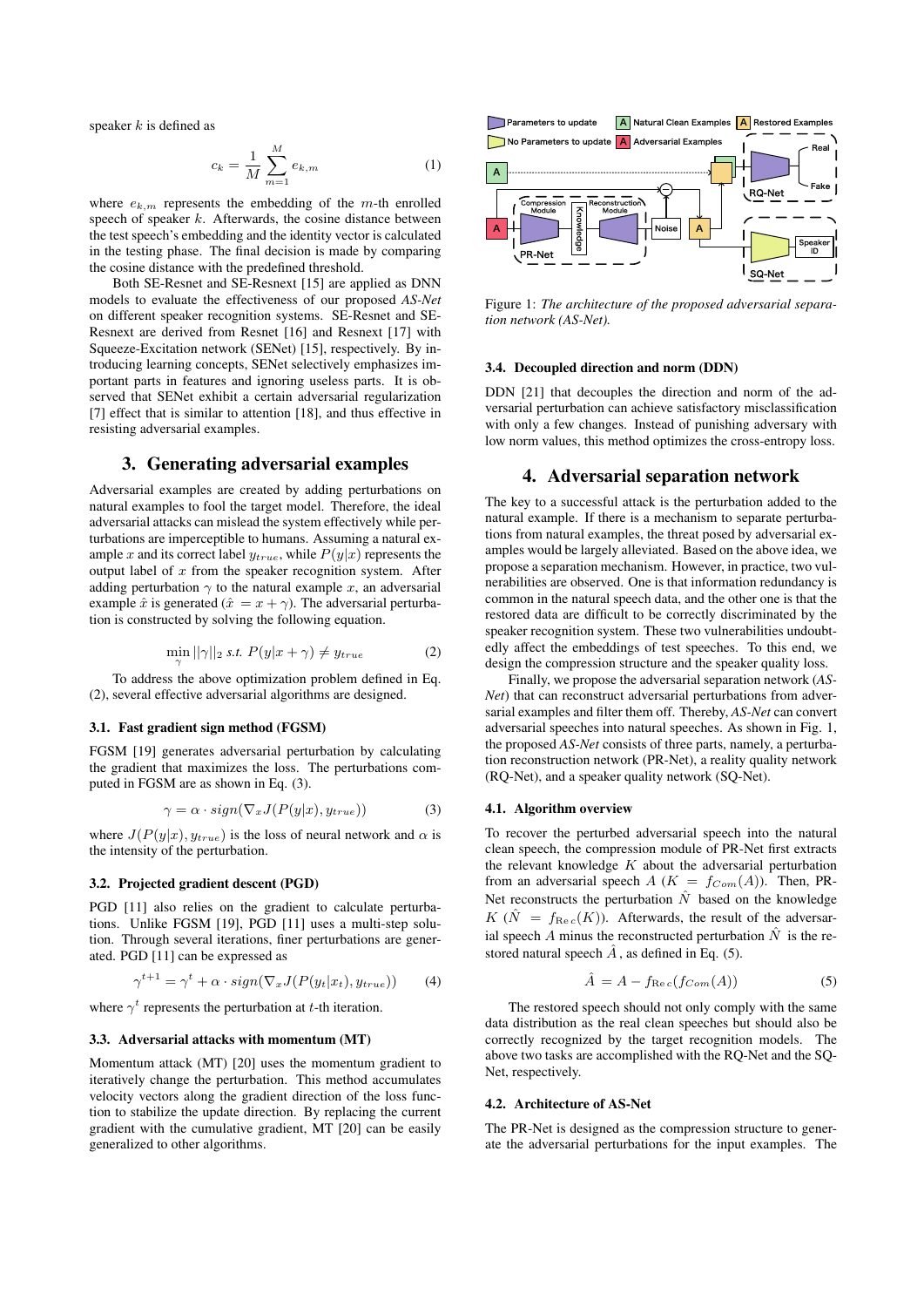compression structure consists of the compression and the reconstruction module. The compression module is responsible for ensuring that the extracted knowledge efficiently retains relevant information on perturbations. The reconstruction module aims to improve the quality of reconstructed perturbations.

The RQ-Net encourages the restored examples, which are perturbations free, to be similar to real clean examples. For supervision, RQ-Net is capable of distinguishing between generated examples and real clean examples.

The SQ-Net is the DNN to implement speaker recognition task. During the training phase of *AS-Net*, SQ-Net supervises the *AS-Net* to generate the restored examples that can be recognized by DNN as the correct speaker IDs. Thus, in the testing phase, the DNN can generate correct embeddings for the input examples which are processed by *AS-Net*. The parameters of SQ-Net are fixed during the training process of *AS-Net*.

### 4.3. Loss functions

Generally speaking, *AS-Net* can perfectly separate perturbations from adversarial examples and restore clean examples. To achieve this goal, some novel loss functions are introduced to constrain the parameter learning of the PR-Net. Three loss functions are designed in this paper, including perturbation loss, reality loss, and speaker quality loss.

Perturbation loss: The perturbation loss is defined as

$$
l_{pertur} = \frac{1}{TF} \sum_{n=1}^{N} \sum_{i=1}^{T} \sum_{j=1}^{F} (Pertur_{i,j} - f_{PR}(A^{adv})_{i,j})^{2}
$$
\n(6)

where  $N$  is the batch size,  $T$  is the number of frames,  $F$  is the dimension of each frame and  $Pertur$  is the real perturbation. The perturbation loss drives the reconstructed perturbations that infinitely close to the real perturbations. As shown in Eq. (6), we use the  $l_2$  norm to calculate the dissimilarity between the reconstructed perturbations and the real perturbations.

Reality loss: Since the restored examples should be consistent enough with the real clean examples, they should also comply with the same data distribution as the real clean examples. Reality loss encourages the generated examples to be regarded by RQ-Net as real clean examples, thereby improving the quality of reconstructed perturbations. The reality loss function is defined in Eq. (7).

$$
l_{reality} = \sum_{n=1}^{N} \left[ 1 - \log f_{RQ}(A^{adv} - f_{PR}(A^{adv})) \right] \tag{7}
$$

Speaker quality loss: The *AS-Net* is distinguished by its ability to produce the correct embeddings when input its restored examples into the recognition system's DNN. To this end, *AS-Net* should learn to generate examples that can make DNN output the correct speaker IDs during the training stage. Based on this analysis, we introduce the recognition system's DNN as SQ-Net and guide PR-Net's parameter learning through speaker quality loss. The effect of the speaker quality loss can be embodied as vectors pointing to the correct categories, which can greatly improve the embeddings' accuracy. The speaker quality loss function is defined in Eq. (8).

$$
l_{\text{speaker}} = -\sum_{n=1}^{N} ID \cdot \log(f_{SQ}(A^{adv} - f_{PR}(A^{adv}))) \quad (8)
$$

where  $ID$  is the correct speaker ID in one-hot form.

All in all, the loss function of PR-Net is the weighted average of the above loss functions.

## 5. Experiments and Analyses

### 5.1. Experimental setup

To evaluate the feasibility of our *AS-Net*, all models were tested on the VCTK corpus [13]. The VCTK corpus contained speech recordings of speakers with different ages and genders. Each audio was recorded in laboratory quality with 96 kHz sampling.

Two baseline models, including SE-Resnet and SE-Resnext [15] with 512-dimensional and 2048-dimensional embeddings, respectively, were used for performance comparison. These models were constructed based on the d-vector [14], while constant-Q transform (CQT) [22] was applied on extracting features. Similarities among the given examples were computed by the cosine distance. For all recognition systems, the equal error rate (EER) was applied as the evaluation indicator.

All adversarial attack algorithms, including FGSM, PGD, DDN, and MT, were implemented based on AdverTorch [23] library. Both the original clean examples and the adversarial examples were combined to train *AS-Net*. Meanwhile, MT simulated unknown adversarial algorithms that existed in real applications, and was only introduced during the testing stage.

#### 5.2. Adversarial example experiment

In Table 1, the EERs of SE-Resnet and SE-Resnext under different settings were evaluated. It is observed that both systems achieve low EERs in recognizing natural examples while no adversarial attacks exist (Normal). However, EERs of those systems significantly increase when attacked by adversarial examples. This indicated that speaker recognition systems were vulnerable when attacked by adversarial examples. Therefore, the effective defense mechanisms were necessary to secure the speaker recognition systems against adversarial attacks.

Table 1: *Results of speaker recognition system for the normal examples and the adversarial examples.*

| EER $(\%)$        | Normal | FGSM  | PGD   | - DDN | MТ    |
|-------------------|--------|-------|-------|-------|-------|
| <b>SE-Resnet</b>  | 0.89   | 13.81 | 16.66 | 24.75 | 12.96 |
| <b>SE-Resnext</b> | 1.43   | 13.67 | 13.72 | 26.65 | 12.24 |

### 5.3. Comparative experiments

To quantitatively measure the performance of *AS-Net*, we also employed other countermeasures, including APE-GAN [24], feature-squeezing [25] and adversarial training (Adv-Train) [11, 26]. APE-GAN [24] used generative adversarial network (GAN) [27] to eliminate adversarial perturbations. Featuresqueezing [25] determined whether the input was an adversarial example by comparing the feature-squeezing example's prediction with the original example's prediction. Adversarial training [11, 26] combined adversarial examples to retrain the model with the ability to correctly classify adversarial examples.

Tables 2 and 3 compared the performance of different countermeasures. We applied *AS-Net* to the speaker recognition system (Ours). When compared with the system without adversarial countermeasures (None), *AS-Net* achieves relative error reduction rate of 78.8% under different adversarial attacks. The experimental results proved that *AS-Net* could effectively enhance the safety and robustness of speaker recognition systems against adversarial examples. Besides, our approach significantly reduced the EER against MT adversarial examples. This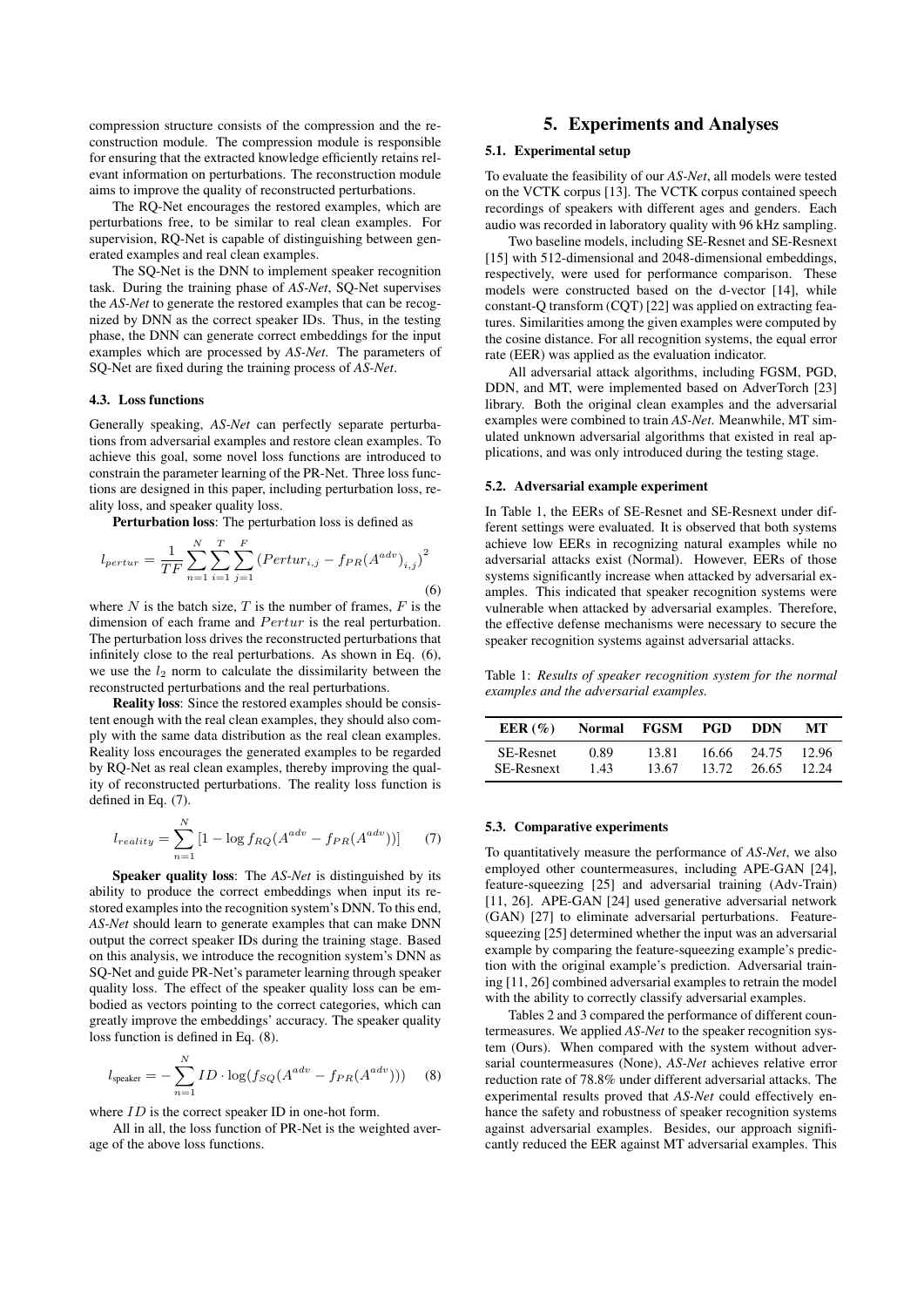Table 2: *Comparison of different adversarial defense countermeasures in SE-Resnet based speaker recognition system.*

| EER $(\% )$       | <b>FGSM</b> | <b>PGD</b> | DDN   | MТ    |
|-------------------|-------------|------------|-------|-------|
| None              | 13.81       | 16.66      | 24.75 | 12.96 |
| Adv-Train         | 6.05        | 4.48       | 17.76 | 4.43  |
| Feature-Squeezing | 11.81       | 13.32      | 21.39 | 11.16 |
| APE-GAN           | 13.51       | 15.10      | 15.64 | 11.53 |
| AS-Net (ours)     | 3.62        | 1.94       | 4.51  | 2.68  |

Table 3: *Comparison of different adversarial defense countermeasures in SE-Resnext based speaker recognition system.*

| EER $(\% )$       | <b>FGSM</b> | <b>PGD</b> | DDN   | MТ    |
|-------------------|-------------|------------|-------|-------|
| None              | 13.67       | 13.72      | 26.65 | 12.24 |
| Adv-Train         | 3.69        | 3.05       | 12.52 | 2.88  |
| Feature-Squeezing | 10.88       | 10.13      | 20.38 | 8.90  |
| APE-GAN           | 14.10       | 13.83      | 13.32 | 11.45 |
| AS-Net (ours)     | 3.72        | 2.65       | 6.75  | 2.59  |

indicated that *AS-Net* was also effective for unknown adversarial attacks that may appear in real-world application scenarios.

According to the results of Tables 2 and 3, the *AS-Net* proposed was superior to similar defense algorithms in performance. Specifically, *AS-Net* achieves relative error reduction rate of 73.8% compared with APE-GAN. The main reason is that *AS-Net* adds a supervision mechanism for recognition results, which greatly improves the quality of the embeddings generated by DNN. Besides, our proposed approach outperforms the Feature-Squeezing by 73.6% relative error reduction. The reason is that the effect of block-structured smoothing in Feature-Squeezing decreases when processing time-structured speech data. Moreover, when recognizing FGSM, PGD and MT adversarial examples, *AS-Net* has 30.0% relative error reduction compared to Adv-Train. However, when recognizing DDN adversarial examples, the relative error reduces by 62.8%. The reason is that the robustness of Adv-Train is greatly dependent on the transferability of the adversarial examples in the training set. This causes Adv-Train's performance to oscillate when dealing with different types of adversarial examples.

The performances of adversarial examples with different perturbation intensities were also evaluated, as shown in Fig. 2. While perturbation intensity increases, it is observed that the EER of *AS-Net* is significantly lower than other methods. Meanwhile, the EER of *AS-Net* shows no dramatic fluctuation within a certain range. And this means that *AS-Net* achieves the best performance under different perturbation intensities.

#### 5.4. Ablation study

For a systematic analysis, we also carried out ablation experiments on compression structure and speaker quality loss.

We compared *AS-Net* with the other two mechanisms. One is the case that no compression structure (W/o Compression) is applied where the speaker quality loss is preserved while replacing the compression structure with the transformation network that has no data dimension change. The other one is the absence of speaker quality loss (W/o Speaker Loss) where only compression structure is applied. Our method sets the weight of the speaker quality loss to 0 during the training to keep *AS-Net*'s parameters free from being affected by the loss updating.



Figure 2: *Results of speaker recognition system (SE-Resnet) with different adversarial countermeasures against FGSM with different perturbation intensities.*

Table 4: *Results of speaker recognition system (SE-Resnet) in ablation study.*

| EER $(\% )$                         | <b>FGSM</b>    | PGD            | DDN            | MТ             |
|-------------------------------------|----------------|----------------|----------------|----------------|
| W/o Compression<br>W/o Speaker Loss | 12.99<br>12.42 | 15.46<br>14.43 | 18.35<br>10.34 | 12.02<br>11.12 |
| AS-Net (ours)                       | 3.62           | 1.94           | 4.51           | 2.68           |

Table 4 shows the results of ablation study. It is observed that the relative error improves by 361.3% after removing the compression structure (W/o Compression). The model with no compression structure needs to perform transformations in the entire data domain, which makes model learning to be difficult. Besides, the results also show that after removing the speaker quality loss (W/o Speaker Loss), the recognition system's EER under different adversarial examples also increases significantly. This is because the mechanism for supervising *AS-Net* to generate examples that can be correctly embedded by the DNN is missing. The results of ablation study indicated that the two mechanisms could effectively improve the defensive effect of *AS-Net* on speaker recognition systems.

## 6. Conclusions

In this study, we proposed a novel countermeasure to enhance the safety and robustness of speaker recognition systems against adversarial examples. In particular, we designed an adversarial separation network (*AS-Net*) to eliminate adversarial perturbations and restore natural clean speeches. The test speech must be processed by *AS-Net* before input it to the system for recognition. To further improve the performance, we also optimized the *AS-Net* by introducing compression structure and speaker quality loss. We compared *AS-Net* with other state-of-the-art countermeasures on the public speaker dataset. The results indicated that *AS-Net* could effectively enhance the safety of speaker recognition systems in different adversarial situations, and significantly outperformed other countermeasures.

## 7. Acknowledgements

This work was supported in part by the National Natural Science Foundation of China under Grant 61771333 and the Tianjin Municipal Science and Technology Project under Grant 18ZXZNGX00330.